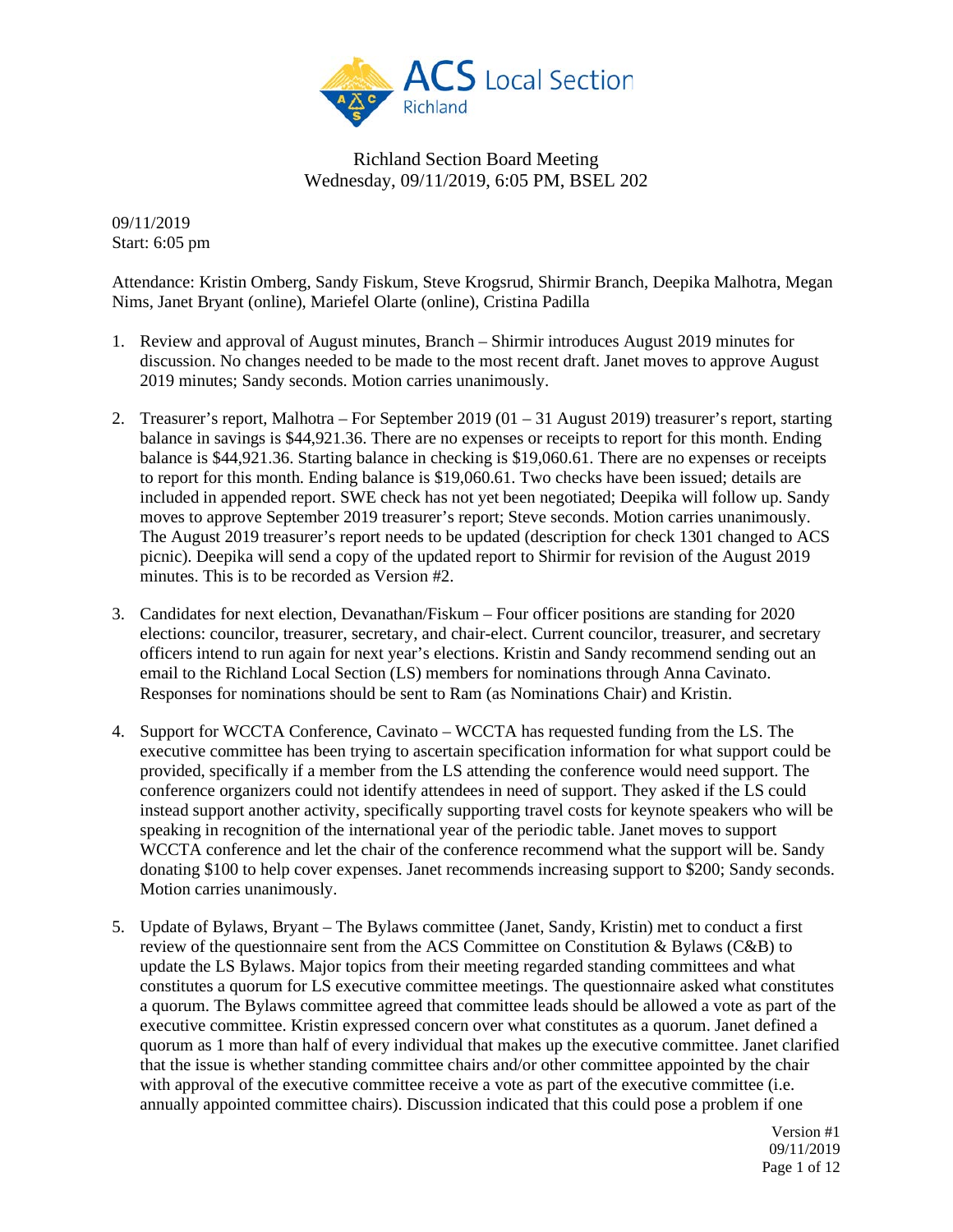

person holds more that one committee position. The Bylaws committee recommended that both standing committee and annually appointed committee chairs should have a vote in executive committee decisions. They also recommended that individuals serving in multiple positions should receive one vote per each position they hold. This led to the consideration of what should count as 1) a standing committee and 2) an annually appointed committee. Kristin asked how this topic relates to question 33, part C in the questionnaire, "how would you define a quorum for section meetings to conduct governance business?" Janet stated that this question relates to official general body meetings (e.g. for voting on the budget), not executive committee meetings. It was clarified that all members can attend both general and executive committee meetings, but members not a part of the executive committee can only vote at general body meetings. The conclusion of their discussion is that the number of votes allowed for executive committee decisions should be based on the number of voting positions available. This would comprise, committee chairs and executive committee officers. The LS has nine standing committees: Nomination, Program, Membership, Public Relations, Education, Diversity, Women Chemists (to be included in CY2020), and Government Affairs (to be included CY2020). If the individual who chairs those committees also holds another position (such as an officer position), they will one vote for each chair or officer position they hold. This would indicate a reduction in the number needed for quorum when the committees meet to vote. Janet moves that the Women Chemists and Government Affairs Committees be included as standing committees, thereby allowing their chairs to receive a vote as part of the executive committee; Kristin seconds. Motion carries unanimously. Kristin speculates how committees with co-chairs would affect the quorum number. Janet recommends that annually appointed committees be considered as part of the voting body. Steve and Sandy pondered how often non-standing get appointed. Janet indicated that these committees are appointed as needed. For example, the Bylaws committee gets appointed approximately every three years. Discussion indicates that annually appointed committee chairs should be included in the voting body. Janet moves to send the current draft of the completed question to C&B; Steve seconds. Motion carried unanimously. Janet clarified that the next steps will be for C&B to send a draft of the Bylaws back to the LS based on answers in the questionnaire with follow-up questions, if needed. This will complete the first of three steps toward a final of Bylaws for the LS.

- 6. Nominations for Gustavus John Esselen Award for Chemistry in the Public Interest, Omberg Kristin received a letter from the ACS Northeastern Section (NES). The NES is looking for nominations for the Esselen Award. This award annually recognizes a chemist whose scientific and technical work has contributed to the public well-being and has thereby communicated positive values of the chemical profession. The requirements are: a letter that says someone has made a major contribution to the public welfare; nominee's biography; supporting co-sponsor statements; and copies of popular and technical press news indicative of public benefit and interest. Kristin asked what the LS typically does with the letters for nominations. Steve answered that the call can be placed in the newsletter. Nomination is due 18 October 2019.
- 7. Montes visit, Omberg/Padilla Ingrid Montes, ACS Director-at-Large, will be visiting the Pacific Northwest National Laboratory (PNNL) on 24 – 25 September 2019. Allison Campbell (PNNL/ACS) will be her host. The agenda will include a 30-minute window to talk to the LS on 24 September 2019 from 3:00 – 3:30 pm in BSF Darwin at PNNL. Kristin will be out of town during her visit, so Sandy will go in her stead. Cristina and Kristin suggested discussing outreach and member engagement. She will also give a seminar on 24 September 2019 at 10:00 am in Discovery Hall at PNNL, which will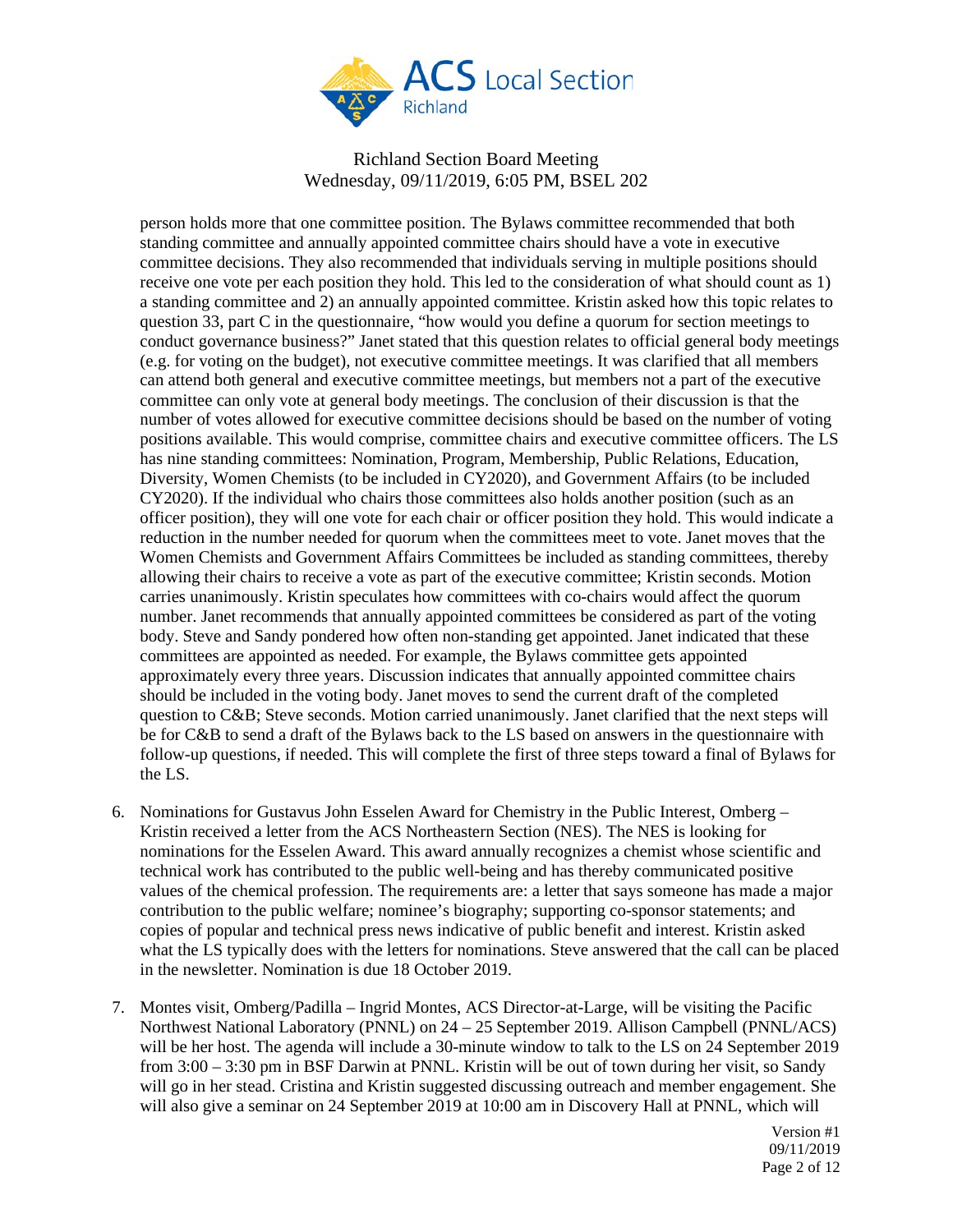

detail her outreach history. Dinner with the LS will be 25 September 2019 at 6:00 pm. Discussion leans toward Fat Olives – which has a private room – for location. Mariefel stated that LULU also has a private room. Cristina will draft email for Anna detailing Ingrid's visit to send to the LS.

- 8. Program-in-a-Box (PIB), Olarte Mariefel has been in contact with WSU Tri-Cities to organize the PIB event. Nelmi Baez from WSU notified her that Tri-Cities now has a chemistry club and suggested organizing an event with them. Mariefel suggests also working with CBC to attend the event. Shirmir will reach out to Frannie to determine who to contact at CBC. The event will be at BSEL 103 (capacity 32 ppl) on Tuesday, 22 October 2019 starting at 6pm EST. Deadline to order box is 02 October 2019.
- 9. Google Drive/G Suite options, Omberg Discussion postponed until the next meeting.
- 10. International Year of the Periodic Table (IYPT) declaration, Omberg The Richland and Pugent Sound LSs have both written to the governor's office, who issued an official resolution in recognition of the IYPT. A copy of letter has been has been appended to these minutes.
- 11. Speaker for Geezerfest, Fiskum James (Jim) Harbertson, an associate professor at WSU Tri-Cities Wine Science Center, will be discussing the need and influence of chemistry in the wine industry. Kristin has also proposed a speaker for next year. He is a retired colleague from her lab who opened a local marijuana testing laboratory.
- 12. Recap from National Meeting, Cavinato/Bryant ChemLuminary ceremony went well. Richland LS was nominated for two awards. The Division of Energy & Fuels (chaired by Dave Heldebrant) won were award recipients. Spring meeting 2020 will have significant changes in terms of how governing documents are organized. LS received commendations for the reginal meeting.
- 13. Nuclear Science Merit Badge/Manhattan Project Girl Scout Badge, Fiskum/Omberg Kristin and Sandy will be hosting two joint Boy/Girl Scout activities. The Boy Scouts will earn their nuclear science merit badge; the Girl Scout will earn their Manhattan Project badge. Events will be held on 02 and 16 November 2019. Sandy received \$100 from the Health Physics Society to help with costs of the events. Steve will be hosting the Chemistry merit badge activities during the first two Saturdays in November 2019 for both Boy and Girl scouts. Steve is looking for volunteers. Events will be set up with activity stations that allows the Scouts to participate in several projects to qualify for their badge.
- 14. Newsletter, Krogsrud Newsletter has been reviewed. After reviewing the posting for Geezerfest, Sandy mentioned likely not having alcohol served due to difficult process to obtain insurance. Kristin will email ACS to see what can be done to help this along.
- 15. Reports from Committees
	- a. WCC, Nims Planning have begun for EYH 2020. Date is tentatively set for March 2020.
	- b. Membership, Malhotra Three new members joined the LS in June 2019 and one new member joined in July 2019.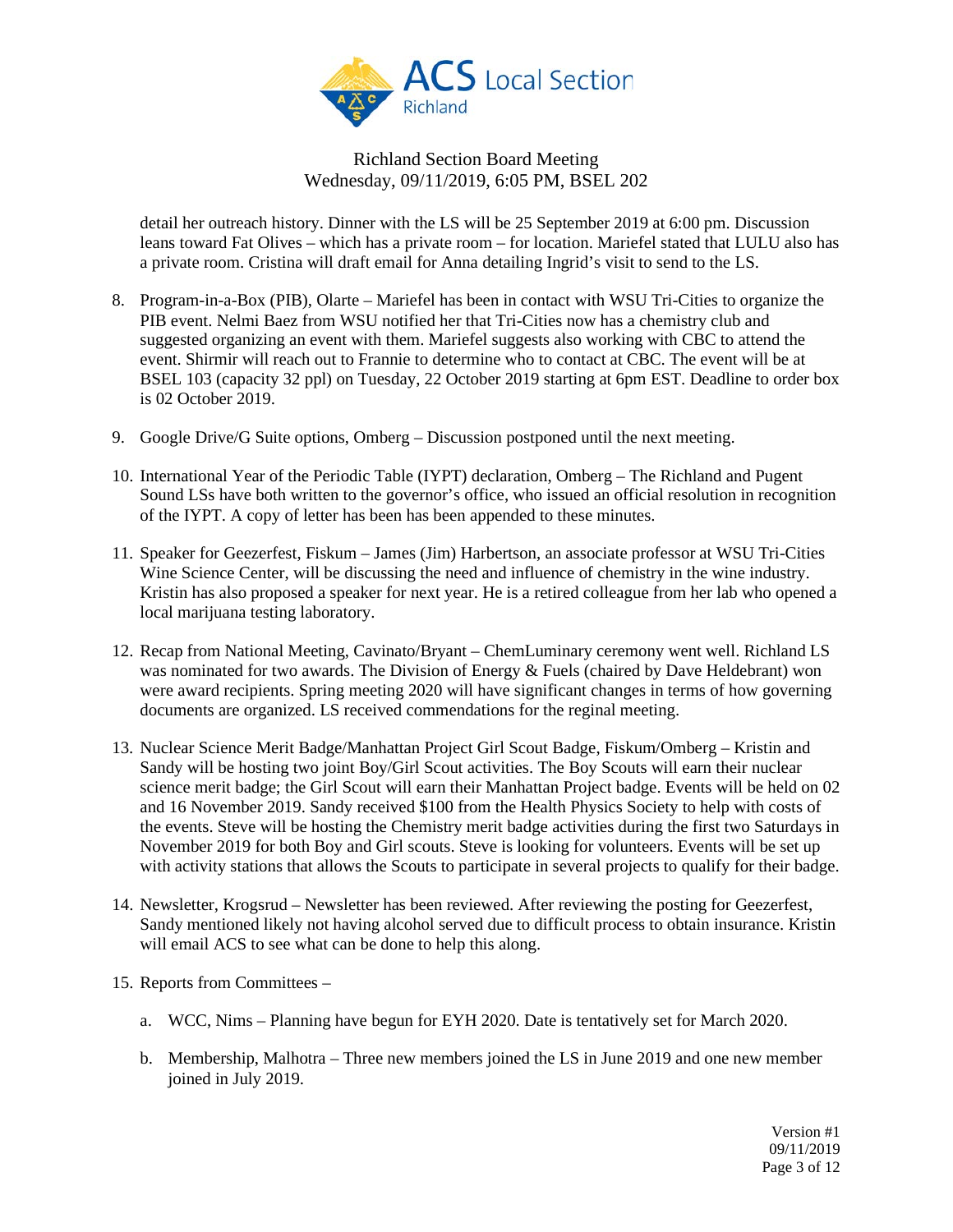

16. Round table, all –

- a. Nothing to report.
- 17. Old or new business, all
	- a. Nothing to report.

Sandy moves to adjourn meeting; Steve seconds. Motion carries unanimously. Meeting adjourned: 7:18 pm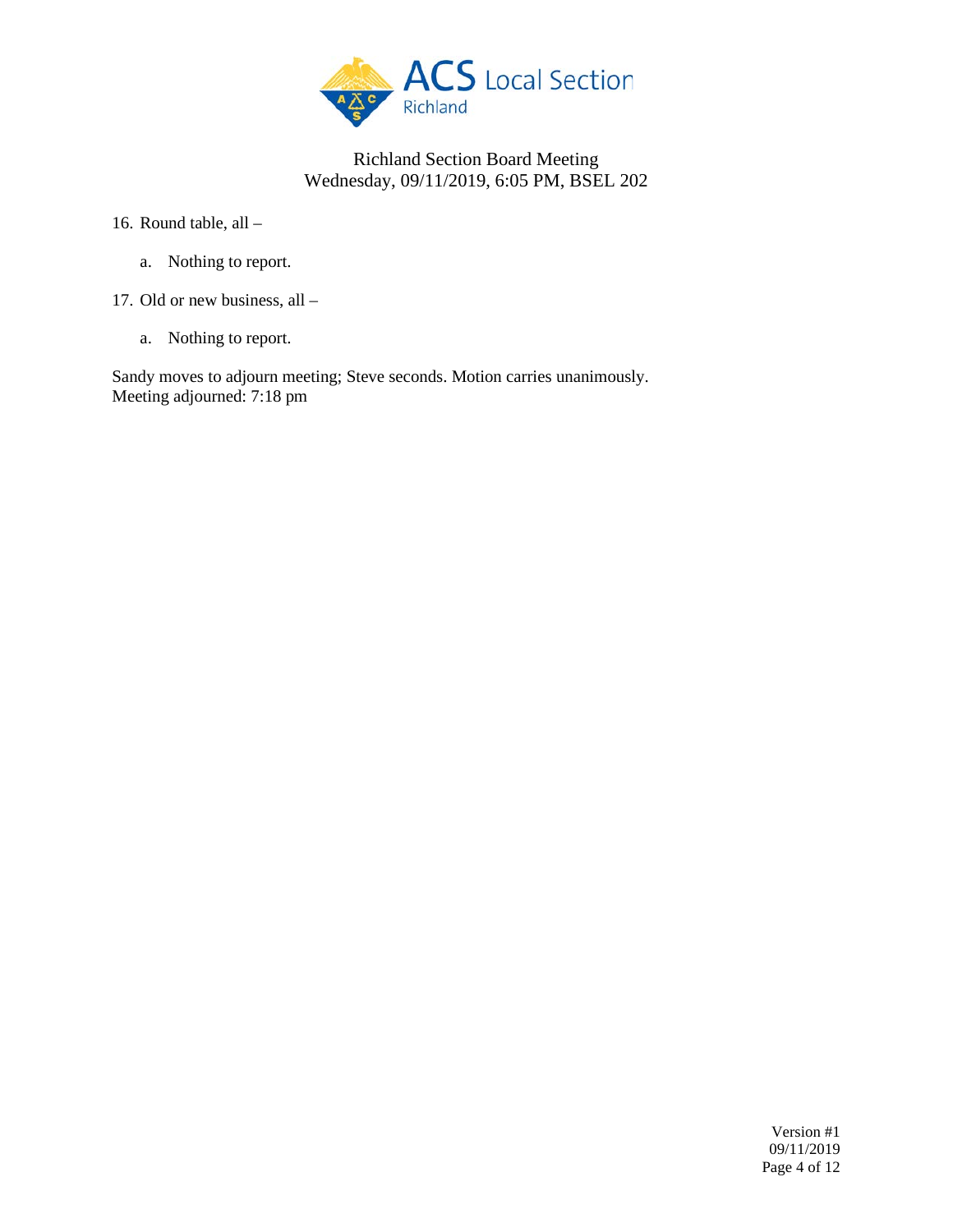| <b>ACS Richland Section</b><br><b>Treasurer's Report</b><br>8/1/2019-8/31/2019                                                                                                                                                                |                            |                           |           |                           |
|-----------------------------------------------------------------------------------------------------------------------------------------------------------------------------------------------------------------------------------------------|----------------------------|---------------------------|-----------|---------------------------|
| <b>Activities</b><br>Issued check #1304 to Society of Women Engineers for EYH Facility at WSU: \$232.00: not negotiated yet□<br>Issued check #1305 to Anna G. Cavinato for Councilor Travel Reimbursement for San-Diego ACS Fall Meeting 2019 |                            |                           |           |                           |
| <b>Starting Balance</b><br>Savings<br>Checking                                                                                                                                                                                                | \$44,921.36<br>\$19,090.61 |                           |           |                           |
| <b>Receipts</b><br>From                                                                                                                                                                                                                       | Amount                     | <b>Budget</b><br>Category | Date      | Directed to:              |
|                                                                                                                                                                                                                                               |                            |                           |           |                           |
| Total receipts this period                                                                                                                                                                                                                    | \$0.00                     |                           |           |                           |
| <b>Expenses</b><br>To                                                                                                                                                                                                                         | Amount                     | <b>Budget</b><br>Category | Date Paid | Description; check number |
| Total spent this period                                                                                                                                                                                                                       | \$0.00                     |                           |           |                           |
| <b>Ending Balance</b><br>Savings<br>Checking                                                                                                                                                                                                  | \$44,921.36<br>\$19,090.61 |                           |           |                           |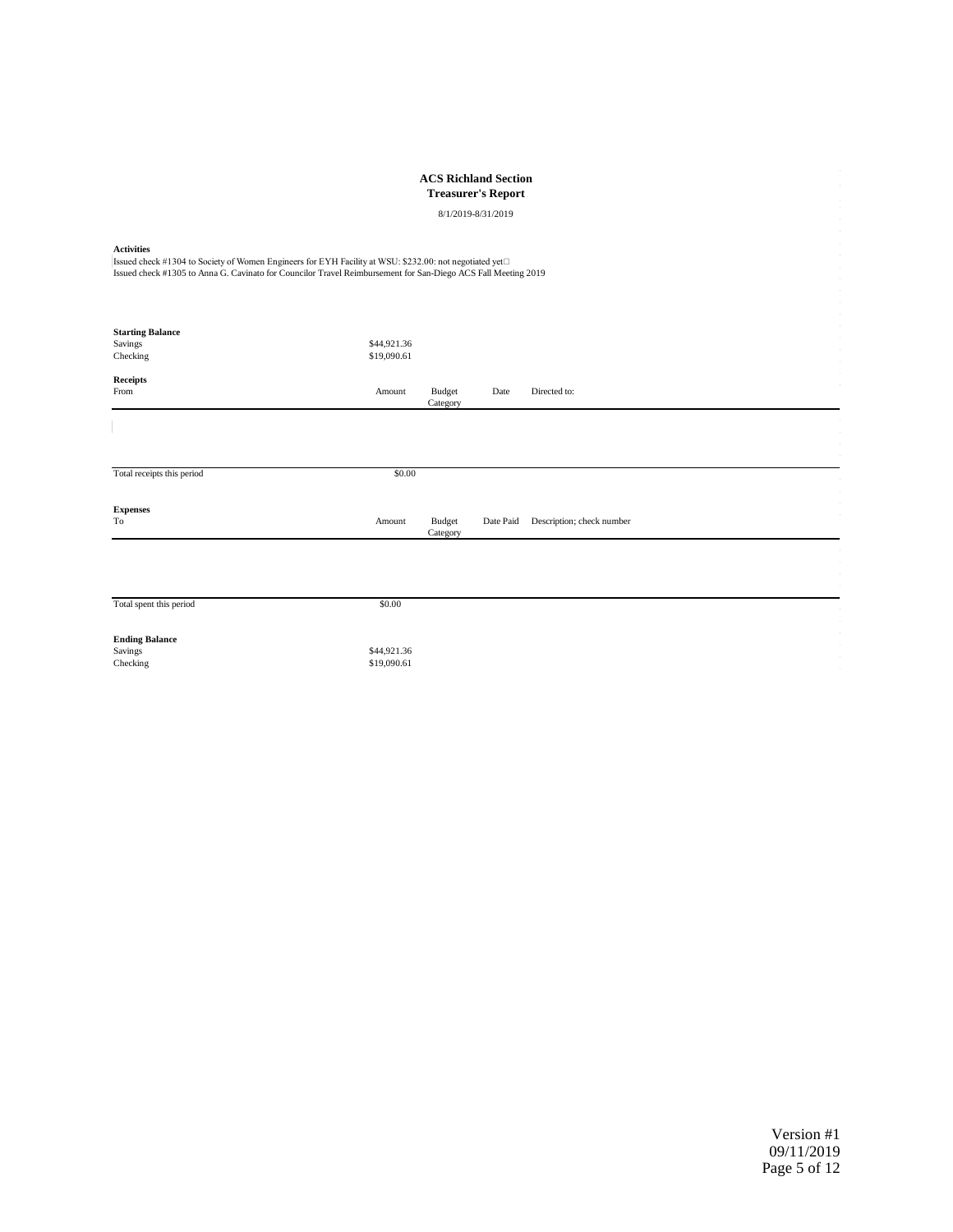### **QUESTIONS DOCUMENT option for Local Sections to UPDATE their BYLAWS American Chemical Society**

Introduction and instructions: Local Sections have two options to update their bylaws: 1) respond to this questions document and bylaws will be generated for you by the Society's Committee on Constitution and Bylaws (C&B); or 2) use the MODEL BYLAWS and make choices. If you use option 1, please respond to the questions below; default responses are given. After your Executive Committee approves the responses, an officer or committee chair should email this completed questions document to C&B at [bylaws@acs.org.](mailto:bylaws@acs.org) Within two or three weeks, if possible, C&B will prepare bylaws for the Section based on your responses and send next steps to the officers. The Section's members (and affiliates, but only if permitted in the current bylaws) must then VOTE on the bylaws in accordance with your **current** bylaws. If you have any questions or need help, contact C&B at [bylaws@acs.org](mailto:bylaws@acs.org)**.**

- - - - - - - - - - - - - - - - - - - - - - - - - - - - - - - -

**DEFAULT OPTION(s):** do you accept ALL default responses below? Yes or no? NO OR give your responses below; if any options below are left **blank**, the default will be used.

**BYLAW I** [BYLAW and Sec. numbers, if given, refer to those in the model bylaws.]

1. What's the name of your Section as given in the Section's current bylaws? **Richland** 

### **BYLAW IV, Sec. 2**

- 2. Do you want to permit STUDENT MEMBERS to be appointed as committee chairs? Yes or no? Yes Default = yes. [If you allow this for a Local Section Affiliate and a Society Affiliate, you should allow this for a STUDENT MEMBER, who is a person who is actively working toward an undergraduate degree. (Bulletin 5: [www.acs.org/bulletin5\)](http://www.acs.org/bulletin5); they are members, not affiliates.
- 3. Do you want STUDENT MEMBERS to be permitted to hold an elective position of the Section? Yes or no?  $Yes$  Default = yes. [If you replied "yes", then "members", not "MEMBERS", which excludes STUDENT MEMBERS, must be used in BYLAW V, Sec. 1]

#### **BYLAW IV, Sec. 3**

- 4. Do you want to have Local Section Affiliates? Yes or no?  $Yes$  Default = yes. [You are not required to have Local Section Affiliates, but all Local Sections have these in their bylaws.]
- 5. Do you want Local Section Affiliates to have the right to **vote** for an elective position (other than for Councilor(s) and Alternate Councilor(s)? Yes or no?  $Yes$ , Default = yes.
- 6. Do you want to permit Local Section Affiliates to be appointed as a committee chair? Yes or no? \_No\_\_. Default = yes. [If you want committee chairs to be members of the Executive Committee (see #16), Local Section Affiliates must be **nonvoting** members of the Executive Committee.]

#### **BYLAW IV, Sec. 4**

7. Do you want to permit a Society Affiliate to be appointed as a committee chair? Yes or no?  $\overline{N_0}$ . Default = yes. If you want committee chairs to be members of the Executive Committee (see #16), Society Affiliates must be **nonvoting** members of the Executive Committee.]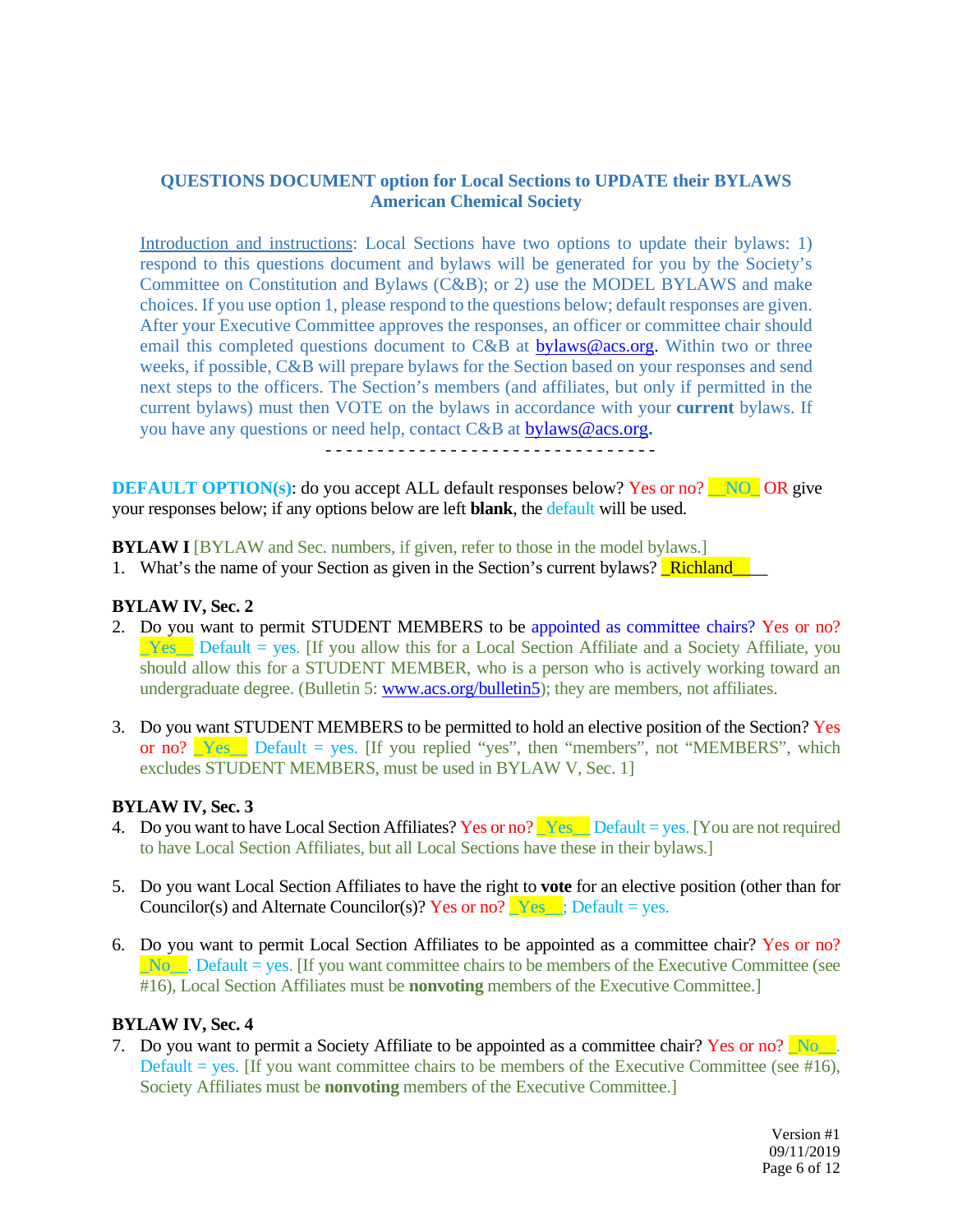8. Do you want to give Society Affiliates the right to vote for an elective position (other than for Councilor(s) and Alternate Councilor(s)? Yes or no?  $Yes$ . Default = yes.

### **BYLAW V, Sec. 1,** Officers

- 9. Do you want your officers to be 1) "members", which includes MEMBERS and STUDENT MEMBERS, or 2) "MEMBERS", which excludes STUDENT MEMBERS?  $\Box$  Default = 1 [More Local Sections are permitting STUDENT MEMBERS to be officers; see #3 above.
- 10. If the terms for the Secretary and Treasurer are more than one year and if they will serve the **same**  number of years, do you want to add this sentence? The Secretary and Treasurer positions may be held by the same person. Add sentence or delete it? Delete\_ Default = add sentence. [This sentence is permissive; the Executive Committee would make this decision.]

### **BYLAW V, Sec. 2**, Executive Committee

- 11. Do you want the Immediate Past Chair to be 1) a member of the Executive Committee or 2) an officer?  $\blacksquare$  Default = 1. [Either way, they will have the same voting privileges. Most Sections have this position as members of the Executive Committee, not as officers.]
- 12. Do you want the Councilor(s) to be 1) members of the Executive Committee or 2) officers? Default = 1. [Most Sections include them on their Executive Committee, not as officers.]
- 13. Do you ALSO want the Alternate Councilor(s) to be 1) members of the Executive Committee or 2) officers?  $\Box$  Default = 1. [Most Sections include them on their Executive Committee, not as officers.]
- 14. If your current bylaws include other position(s) as members of the Executive Committee, or if you wish to add any of these positions, please respond to the following; if not, skip to question #15.
	- a. Member(s)-at-Large: Default = skip to question  $#15$ .
		- i. Do you want to have one or more Member(s)-at-Large? Yes or no? No. Default = no. [If you currently do not have Member(s)-at-Large, C&B recommends that you not add them; some Sections have difficulty in getting people to run for office. If "no", skip to #e.]
		- ii. **If yes, how many?** 1.
	- iii. Are they elected or appointed?  $\blacksquare$ . If appointed, by the Chair or Executive Committee?
	- iv. Do you want the Member(s)-at-Large to be members (including STUDENT MEMBERS) or MEMBERS (excluding STUDENT MEMBERS)?
	- v. What is/are their term(s) of office? One year, two years, or three years?
	- b. Others
		- i. Do you have any other **elected** officer or member of the Executive Committee? Yes or no?  $\Box$ No $\Box$ . If no, skip to #15. Default = no, skip to #15. If yes, what is the title of this position?  $\overline{\phantom{a}}$  .
		- ii. Is this position an officer or a member of the Executive Committee?  $\Box$  [C&B recommends that they be members of the Executive Committee, not officers.]
	- iii. If they are a member of the Executive Committee, are they a voting or non-voting member?  $\Box$ . Default = voting member.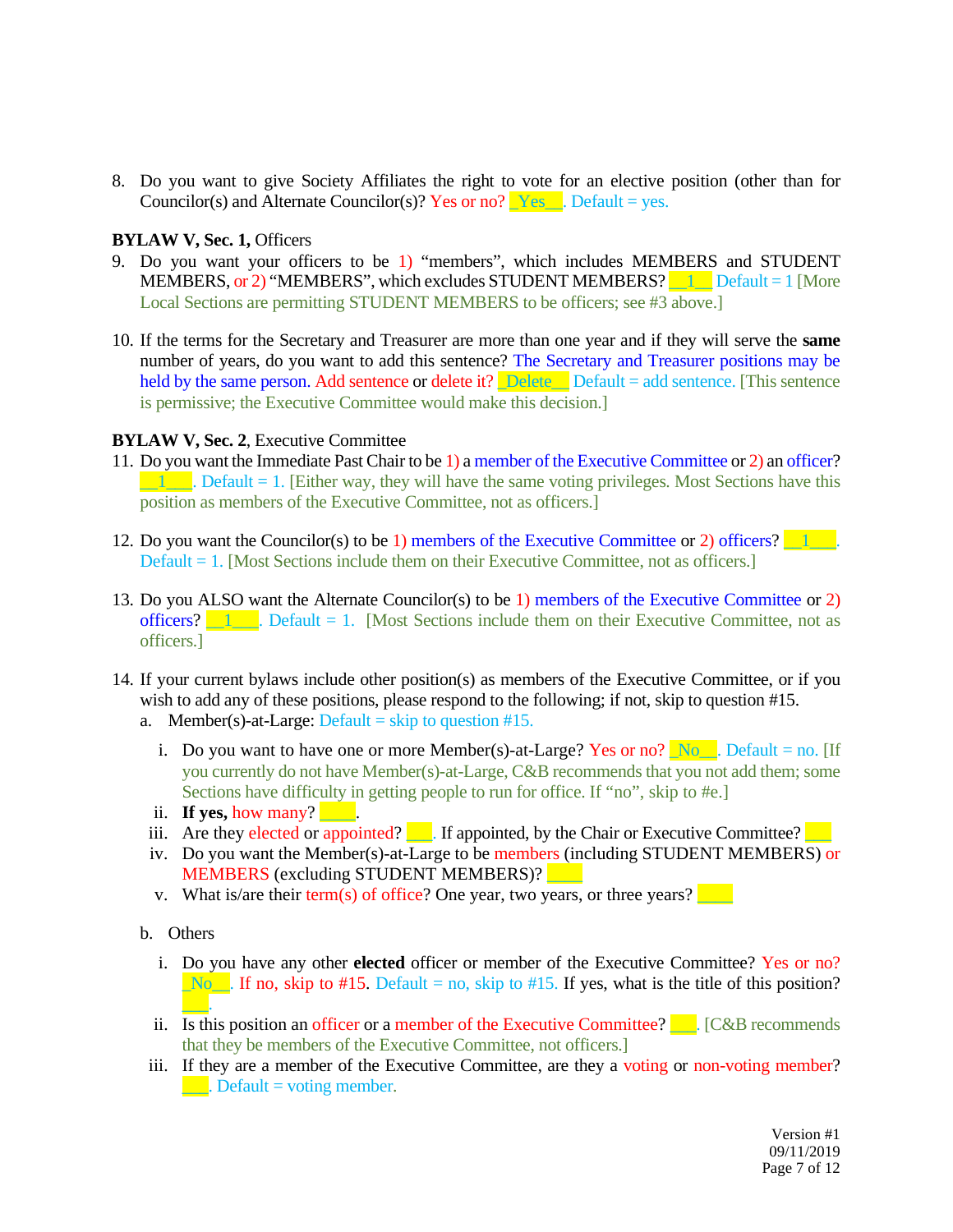- iv. Are they members (including STUDENT MEMBERS) or MEMBERS (excluding  $STUDENT MEMBERS)?$  Default = members.
- v. What is/are their term(s) of office? One year, two years, or more? Default = one year.
- 15. Regarding chairs of the standing committees, do you want 1) all chairs, 2) only specific chairs (please specify), or 3) no chairs to be members of the Executive Committee?  $\Box$  Default = 1.
- 16. If you want chairs of the standing committees to be members of the Executive Committee, do you want the chairs to be 1) voting members<sup>\*</sup> or 2) nonvoting members of the Executive Committee? **1** Default = 2. [\*Affiliates may NOT be **voting** members of the Executive Committee; you must enter #2 if you responded "yes" to #6 and 7, permitting affiliates to be appointed as committee chairs.]

#### **BYLAW V, Sec. 3**, Terms of office

- 17. What are the terms of office for the Chair and Chair-Elect? 1) one year; 2) two years; or 3) three **years?**  $\frac{1}{2}$  year  $\frac{1}{2}$  Default = 1 year.
- 18. What are the terms of office for other elected officers?  $\boxed{\phantom{a}1 \text{ year}}$  Default = 2 years each for Secretary and Treasurer. Specify others and give the terms of office for each if not listed:  $\Box$
- 19. Do you want the terms of office to begin January 1? Yes or no?  $\text{Yes}$ . Default = yes. If no, what date do you want for the terms of office to begin?
- 20. If the terms of the Secretary and Treasurer are more than one year, do you want to add this optional phrase: they shall be elected in alternate years, whenever possible, to provide for a rotation of terms. Yes or no?  $No$  Default = yes.
- 21. With the exception of the Chair and Chair-Elect, do you want the incumbent of any position to be eligible for reelection? Yes or no?  $Yes$ . Default = yes. Although not normally done, would you like your Chair to be eligible for reelection? Yes or no?  $Yes$ . Default = no.

#### **BYLAW V, Sec. 4**, Duties of officers **[**and others, if applicable]

- 22. Duties of the Chair. Choose option 1 or 2: 1): Chair appoints all committee chairs and members; or 2): chair appoints these with the approval of the Executive Committee.  $\boxed{2}$  Default = 2.
- 23. C&B recommends the following duties. Do you accept these, including the optional phrase? Yes or no?  $Yes$ . Default = yes. Or would you prefer to include these in the Section's operations manual, not in the bylaws?  $\Box$ . Default=include in bylaws [If you make any changes to the following, use either Track Changes or all capital letters.]
	- a. The duties of the Chair shall be to preside at meetings of the Executive Committee, to carry into effect the decisions and recommendations of that Committee, to preside at meetings of the Section to conduct governance business, to appoint, [Optional:] **with the approval of the Executive Committee**, all committee chairs and committee members except as stated elsewhere in these bylaws, and to carry out the duties required by the Constitution and Bylaws of the SOCIETY. [Keep or delete the optional phrase:] \_Keep\_\_\_ Default =keep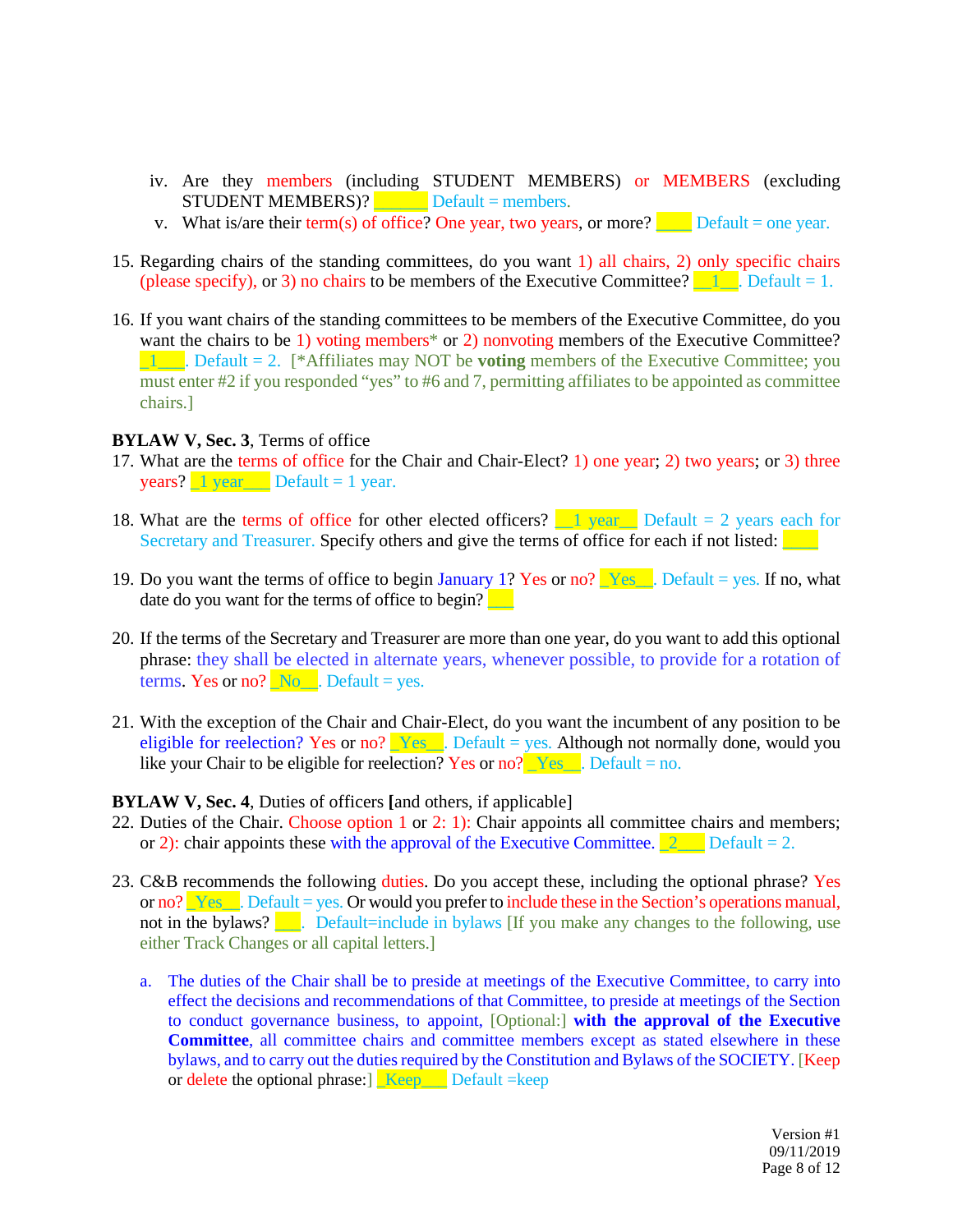- b. The duties of the Chair-Elect shall be to assist the Chair with the direction and management of the Section. In the absence of the Chair, the duties of the office shall devolve upon the Chair-Elect.
- c. The duties of the Secretary shall be to keep a record of the minutes of the meetings of the Section and of the Executive Committee, to maintain a list of members and affiliates, to send to members and affiliates such notices as the business of the Section may require, to submit a report to the Section at its annual meeting, and to carry out the duties required by the Constitution and Bylaws of the SOCIETY and elsewhere in these bylaws. The Secretary shall preside over meetings in the absence of both the Chair and Chair-Elect.

The Treasurer shall have charge of the funds of the Section, keep an accurate record of all receipts and disbursements, receive dues, and make those disbursements approved by the Executive Committee. The Treasurer shall render an account of all transactions and of the financial condition of the Section to the Executive Committee at times set by the Committee, and shall submit such reports as are required by the Constitution and Bylaws of the SOCIETY.

[Include the following only if you have Member(s)-at-Large.]

d. The duties of the Members-at-Large shall include bringing before the Executive Committee such items of concern to members of the Section as shall have been brought to their attention, as well as any duties assigned by the Executive Committee.

**BYLAW V, Sec. 6, Councilor(s), Alternate Councilor(s), and Temporary Substitute Councilor** 

24. Vacancies: you MUST **choose one** of the following 3 paragraphs (per *SOCIETY Bylaw V, Sec. 8, e);* **most** choose the first one (F1). Which one do you choose?  $\mathbb{F}1$  Default = F1. If you choose F2, please add the details below.

F1: Any vacancy in the position of Councilor or Alternate Councilor shall be filled for the remainder of the unexpired term at the time of the next annual election. The vacancy may be filled until the next annual election by appointment by the Executive Committee.

F2: Any vacancy in the position of Councilor or Alternate Councilor shall be filled for the remainder of the unexpired term in a predetermined order of succession from among Alternate Councilor(s) and/or unsuccessful candidates for these positions in the following manner: [INSERT HERE details of order of succession]

F3: Any vacancy in the position of Councilor or Alternate Councilor shall be filled for the remainder of the unexpired term by means of a special election held in a manner similar to that used for regular elections as specified elsewhere in these bylaws.

#### **BYLAW VI, Manner of Election**

- 25. Sec. 1. For the election of officers (and others if applicable), do you want 1) to have the option of conducting the election **either** by ballot **or** at a regular meeting; or 2) to have the election conducted **only by ballot**?  $\boxed{1}$ . Default = 1. [Option 1 gives the Executive Committee more flexibility.]
- 26. Sec. 2. In September [Okay? Or specify another month:  $\log |D|$  [Default = okay] of each year, the Nomination Committee [Okay? Or specify a position or another committee: **Lokay\_\_**] [Default  $=$  okay] shall report to the membership its nominations for each elected position to be filled. Prior to October 15 [Okay? Or specify another date:  $\lfloor \frac{\text{okay}}{\text{okay}} \rfloor$ , [Default = okay] any member or affiliate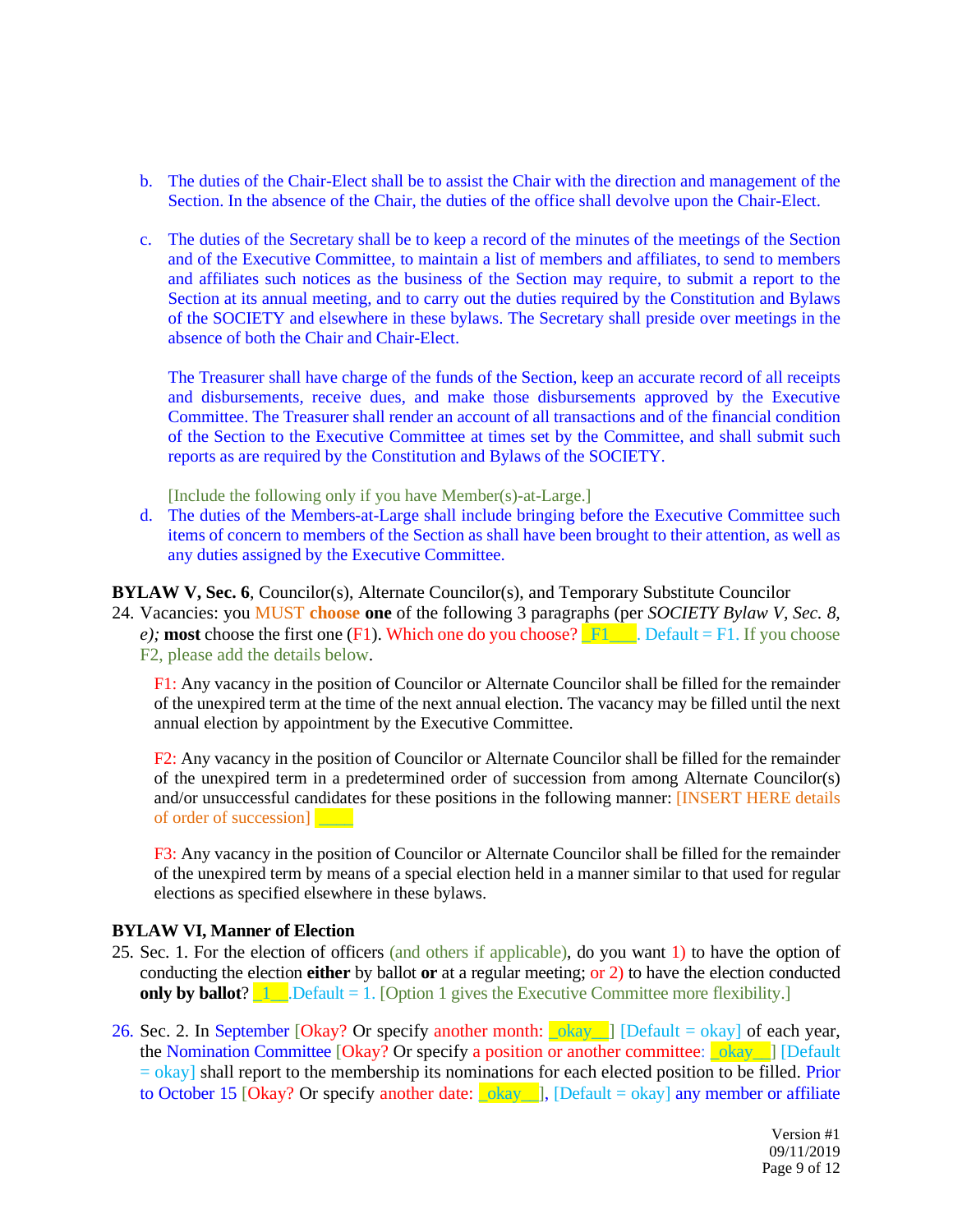[Do you want only members or members and affiliates to nominate and second a nominee for office?  $\boxed{\text{or } \text{affiliate } }$  [Default = add "or affiliate"] of the Section may, in writing or from the floor at a meeting, nominate additional candidates for office. [Note: the election results must be certified to the Executive Director of the SOCIETY not later than **December 1**.]

- 27. Sec. 3. Do you want the candidates listed 1) in an order to be selected by lot or 2) in alphabetical order?  $\blacksquare$   $\blacksquare$   $\blacksquare$   $\blacksquare$   $\blacksquare$   $\blacksquare$   $\blacksquare$
- 28. Sec. 4. The ballots shall be tabulated and validated not later than November 15. [Okay? Or specify another date: November 20  $\Box$  Default = okay. [Note the December 1 deadline in #26.]
	- 29. Sec. 4. The candidate for each position receiving the largest number of votes shall be declared elected. The Executive Committee may decide that for Councilor(s), the candidate(s) who receive the majority of votes shall be declared elected as Councilor(s); the candidate(s) who get the next largest number of votes shall be declared elected as Alternate Councilor(s). Do you want to include the optional text? Yes or no?  $Yes$ . Default = yes. [Note "**may** decide"]
- 30. Sec. 5. The results shall be announced by the Section Chair or his or her designee as soon as possible after the election, and also published in the Section's newsletter and/or on the Section's website soon thereafter. [Okay? Or edit the optional text:  $\log x$ ]. Default = okay.

#### **BYLAW VII, Recall of Elected Officials**

31. Do you want to include the bylaw on the recall of elected officials? Yes or no?  $\angle$  Yes\_\_. Default = yes. [C&B urges you to keep or add this optional bylaw; see wording in the model bylaws.]

### **BYLAW VIII, Committees**

32. Nomination is a required standing committee. If you want to specify other standing committees, please list them: Program, Membership, Nomination, Awards, Public Relations, Education, and Diversity and Inclusion, and WCC \_\_\_\_. [The Executive Committee may establish committees as necessary.]

#### **BYLAW IX, Meetings**

33. Who sets the order of business: 1) Executive Committee or 2) Chair?  $\boxed{1}$ . Default = 1.

- a. Special meetings may be held at the written request of the Executive Committee or upon the written request of 15 members of the Section. Either approve 15 or give another number that make sense for your Section:  $\frac{15}{15}$  Default = 15.
- b. Meetings of the Executive Committee and Section to conduct governance business may be held by means of electronic communications technology, with the approval of the 1) Executive Committee or 2) Chair. Default  $= 1$ -Executive Committee.  $\boxed{1}$ .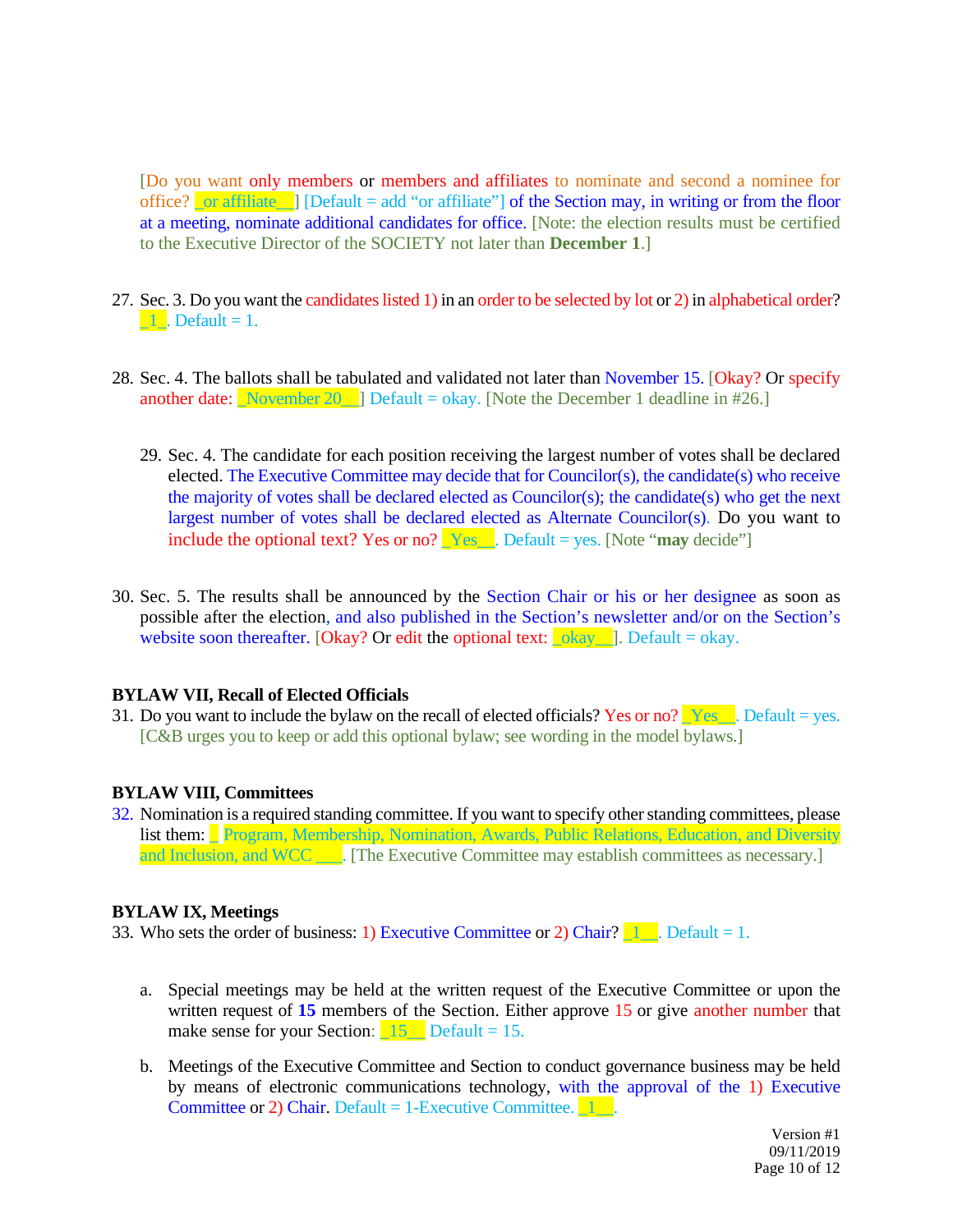18.

c. How would you define a **quorum** for Section meetings to conduct governance business? Either approve **15** or give another number that make sense for your Section.  $\boxed{10}$  Default = 15. [You may NOT use a percentage. FYI: the quorum for Executive Committee meetings is a majority of the voting members.]

# **BYLAW X, Finances**

34. For the Section's annual audit, do you want this report submitted to the Executive Committee by January 31?  $\sqrt{\frac{N_0}{N_0}}$  Default = yes. If no, specify a different date  $\sqrt{\frac{M_0}{N_0}}$ 

# **BYLAW XI, Affiliation with Other Technical Organizations** [See model bylaws.]

35. . Do you want to include this optional bylaw? Yes or no?  $Yes$  Default = yes.

### **BYLAW XII, Amendments**

36. Sec. 1. A petition to amend the bylaws may be initiated by the Executive Committee, or by petition signed by at least **15** members of the Section. Either approve **15** or give another number that make sense for your Section:  $\boxed{15}$ . Default = 15. [The same number will be used in Sec. 3.]

### **Other**

37. If your current bylaws have other provisions that you would like to include in the proposed new bylaws, please give us the specific wording or enter the BYLAW numbers from your current bylaws:  $\blacksquare$ . We will let you know whether or not the wording is consistent with the ACS Governing Documents and if it's possible to accommodate your request.

**LAST STEP**: send your responses (and/or questions) to C&B at **bylaws@acs.org**.

[FYI: **if** your Section is incorporated, C&B will check your Articles of Incorporation and will add appropriate wording to the bylaws. The term "Inc." will be added at the end of the Section name only if it is part of the Section's name as written in the Section's Articles of Incorporation.] 07/7/17